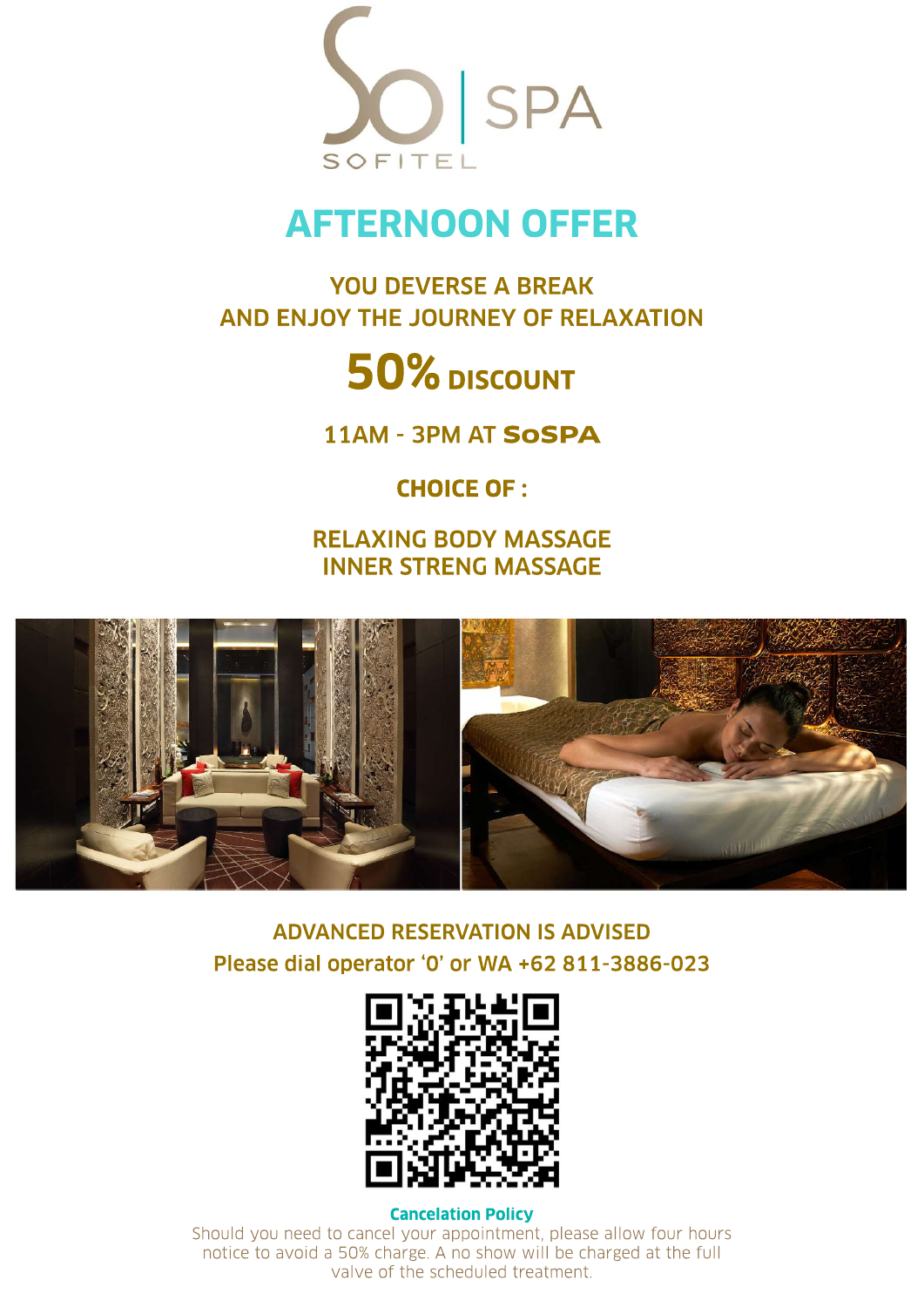

REJUVENATING WORLD TRADITIONS, FRENCH COSMETOLOGY.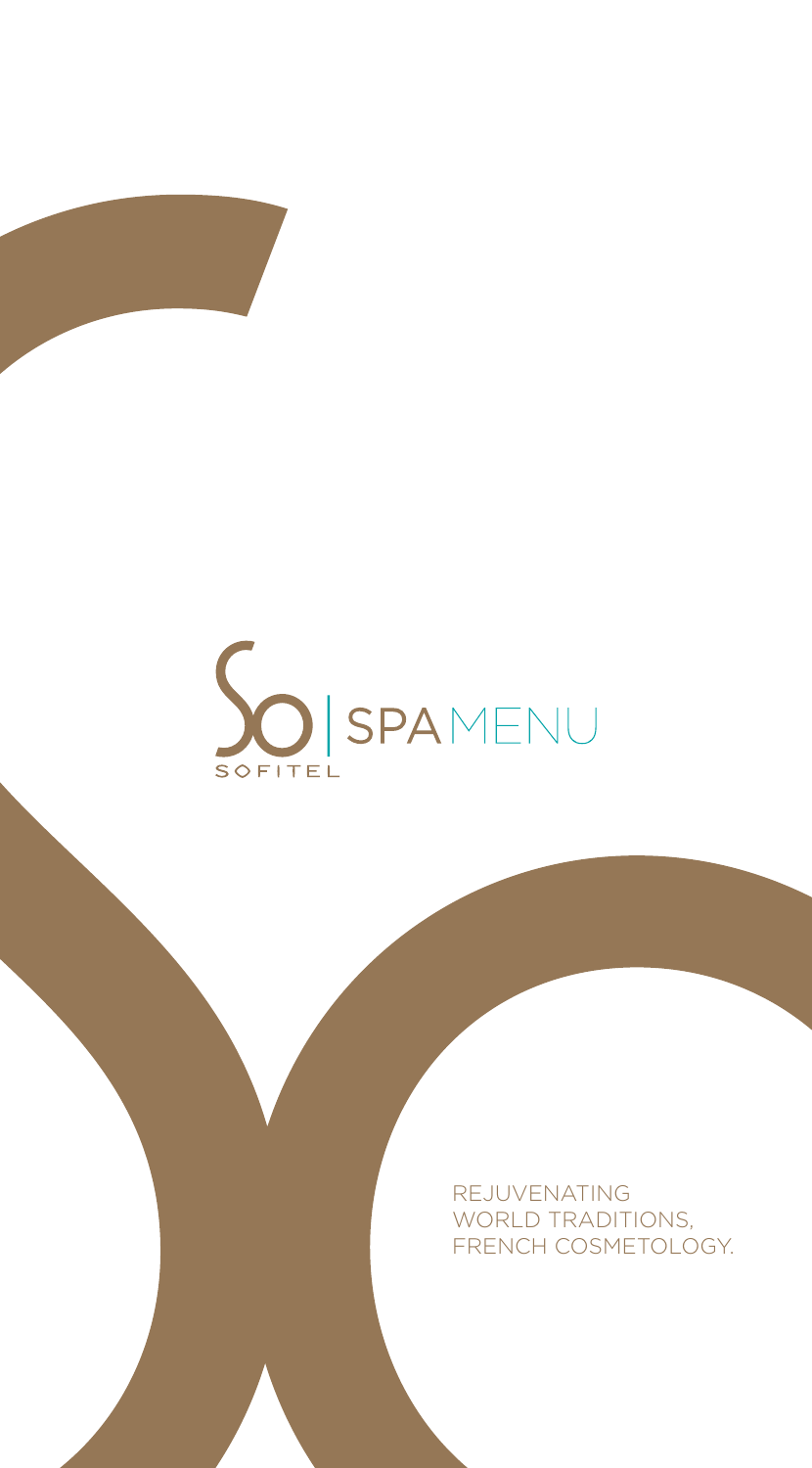#### PLEASE TAKE SOME MOMENT TO READ HOW TO SPA

Ancient traditions from around the world meet the skill and refinement of the latest in French cosmetology to create SoSPA; an exhilarating and rejuvenating experience.

Awaken your senses, feel re-energized, and explore a new kind of spa experience with a wide range of surprisingly poetic treatments. Discover the ingredients that enhance your natural glow. Make the stresses and strains of daily life fade away.

Bali's rich resources and their healing properties, in marriage with French skincare advancements, offer an unforgettable spa experience on this Island of Gods.

Allow us to soothe, pamper, and invigorate your mind and body with fully customized treatment plans tailormade to your needs. Each treatment is carefully crafted to address your particular requirements and areas of attention, providing you with a unique spa experience.

Choose from a variety of signature massage that combine ancient and contemporary techniques with expert knowledge from all over the world. Both male and female guests are also invited to build their own spa package with a variety of interchangeable product elements and treatment enhancements.



**SoSPA wellcomes you daily from 09.00 to 18.00**

#### **HOURS OF OPERATION**

The Spa is open daily from 09.00 to 18.00. Last treatment service conducted by 17.00.

#### **RESERVATIONS**

Spa treatment reservations can be made by telephone through operator. For outside guest please dial 0361 849 2888. When making a booking, your room number and complete name are required. We recommend making a reservation at least one day in advance to ensure availability.

#### **CANCELLATION POLICY**

Should you need to cancel your appointment, please allow four hours' notice to avoid a 50% charge. A "no show" will be charged at the full value of the scheduled treatment.

#### **ARRIVAL**

We encourage you to arrive at least 15 minutes prior to your scheduled treatment to ensure total relaxation and enhanced treatment results. This will allow you time to fill spa consultation, rest and relax ready for your treatment. Arriving late for your appointment will limit your treatment time, reducing its full benefits and your enjoyment. Your treatment will end on time to prevent any inconvenience to the next guest and the same treatment price will apply.

#### **SPECIAL CONSIDERATIONS**

- Your health and safety come first. Please help us provide you with the best possible spa experience by completing the guest consultation form.
- As the Spa offers each guest the chance to relax and rejuvenate, we appreciate you leaving your mobile phone in your guest room or switching it to silent mode or off upon entering the spa premises.
- Smoking and consumption of alcohol inside the spa premises are strictly prohibited. Alcohol consumption is not recommended prior to any spa treatment.

#### **GRATUITIES**

Gratuities are only acceptable if you feel your experience warrants it. If you wish to give a gratuity to one of your staff for exceptional service, we kindly request you to add this directly to your bill. Please do not hand cash directly to the staff.

#### **VALUABLES**

The Management shall not be held responsible for loss of any items, cash or valuables brought into the spa premises.

Disclaimer: Conditions and prices are subject to change without prior notice

Face Treatment | (B) Body Treatment All prices are quoted in .000 (thousands Indonesian Rupiah) and subject to 21 % goverment tax and service charge

Face Treatment | (B) Body Treatment All prices are quoted in .000 (thousands Indonesian Rupiah) and subject to 21 % goverment tax and service charge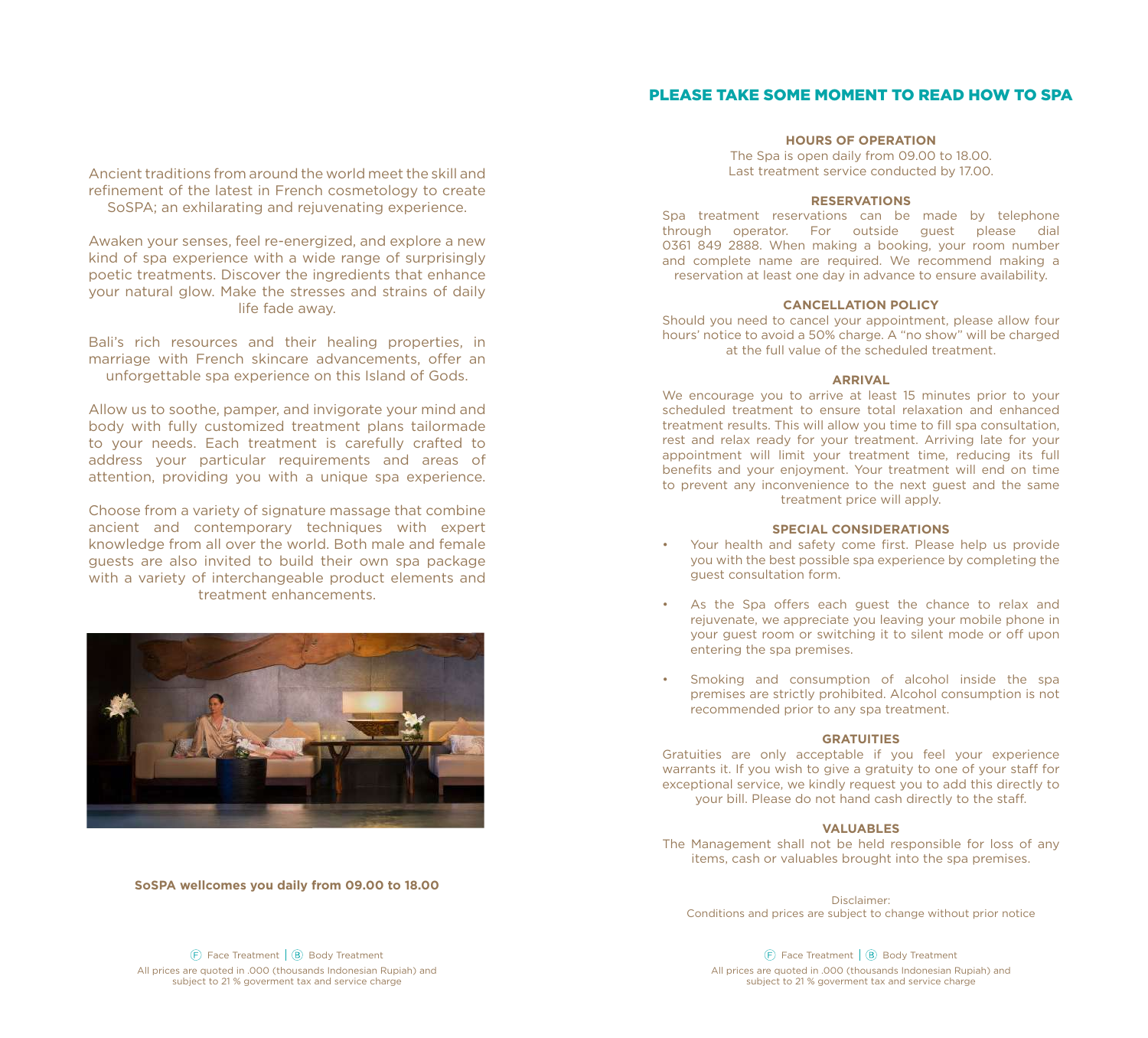### SOFITEL SET MENU SIGNATURE HATME

90 minutes | IDR 1,750++ 60 minutes | IDR 1,350++

#### **So Exhilarating Massage**

An euphoric and soothing body massage, combining a rocking and tasteful experience that will shape and tone up your silhouette.

#### **So Rejuvenating Facial**

A refreshing and refined facial care. Honey and cucumber combined harmoniously with the best of French techniques to revitalize and bring back youth to the skin.

Do your own selection of starters, mains and desserts. Create your own package, to suit your needs and avail from these attractive offers.



Y SPA DAY

Celebrate your special occasion (birthday, anniversary, etc.) with SoSPA. Foot Bath Ritual, Balinese Massage, Body scrub, Body Wrap, Facial, Bath Ritual, Refreshment and surprise.

3 hours / IDR 3,500++ per person

All prices are quoted in .000 (thousands Indonesian Rupiah) and subject to 21 % goverment tax and service charge  $\Box$  Face Treatment  $\Box$  Body Treatment

Face Treatment | ⑤ Body Treatment | ⑥ Body Treatment | ⑥ Body Treatment | ⑧ Body Treatment | ⑧ Body Treatment All prices are quoted in .000 (thousands Indonesian Rupiah) and subject to 21 % goverment tax and service charge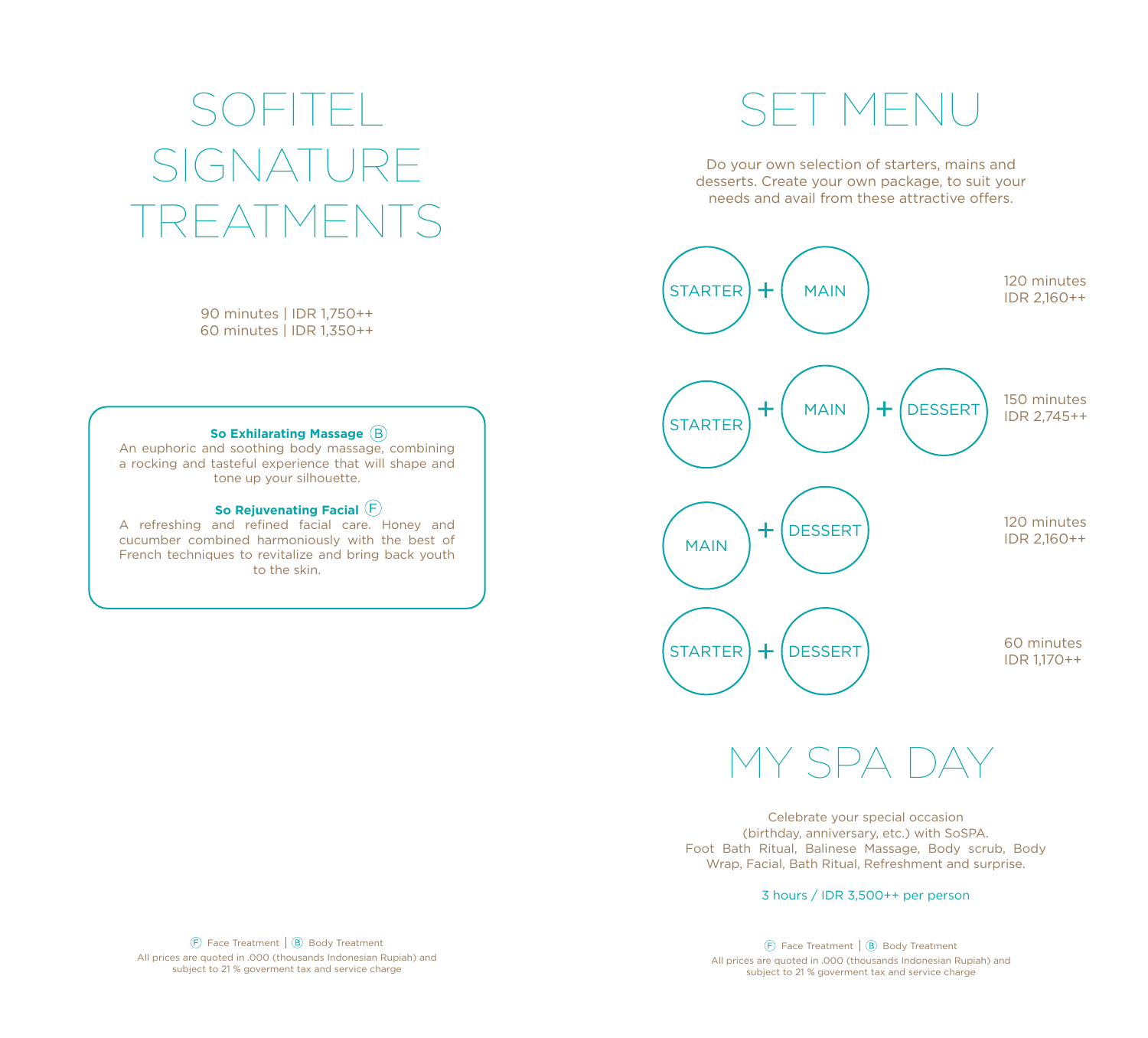### Á LA CARTE

#### STARTERS

30 minutes | IDR 650++

#### MAINS - BODY

90 minutes | IDR 1,750++ 60 minutes | IDR 1,350++

#### **Head and Shoulder Massage**

An invigorating massage treatment that essentially focuses on the key stress areas of the body. Include scalp massage for healthy blood circulation to induce good sleep. This is a great way to unwind after a long day of activities.

#### **Back Relief**

For those who spend long hours working at the desk or encounter backaches, this 30-minute massage serves as the perfect tension and ache relief to iron out the tension and pain.

#### **Foot Massage**

Enjoy and relax as your therapist applies varying degrees of pressure to specific points on the feet with thumb and fingers to unblock energy flow and promote the body's natural healing from

#### **Pure Exfoliation**

A complete body exfoliation treatment with essential oils benefits. This treatment promotes a wonderful feeling of well-being, leaving skin feeling ultra soft and smooth.

#### **Relaxing Body Massage**

An indulgent experience of stress relief using blended aromatherapy oils. The properties in essential oils penetrate the body to restore health and well-being. Common ailments that can be treated include stress, anxiety, headaches, fluid retention, poor circulation and fatigue.

#### **Inner Strength Massage**

This nurturing treatment incorporates a variety of soothing massage techniques using firm pressure, to ease physical tension and emotional anxiety. It is a full body massage that combines long strokes, meridian pressure points, and breathing techniques to help you detach from everyday stresses. The blended massage oil is used throughout the treatment to enhance complete relaxation.

#### **Chinese Hot Stones Massage**

Heated stones are used to enhance a nurturing head-to-toe tissue massage. Tensions melt away as a warm sensation penetrates the muscles to release stress, provides relief from pain and evokes deep relaxations. This treatment promotes physical, mental and even spiritual wellbeing

#### **Beautiful Mother-to-be Body Massage**

A pampering treatment which relieves tension, lightens the legs, improves skin elasticity and helps prevent marks linked to pregnancy. A perfect way to prepare your body and skin for the birth of your baby.

 $(F)$  Face Treatment  $(B)$  Body Treatment All prices are quoted in .000 (thousands Indonesian Rupiah) and subject to 21 % goverment tax and service charge

Body Treatment (B) Body Treatment (B) Body Treatment (B) Body Treatment (B) Body Treatment (B) Body Treatment All prices are quoted in .000 (thousands Indonesian Rupiah) and subject to 21 % goverment tax and service charge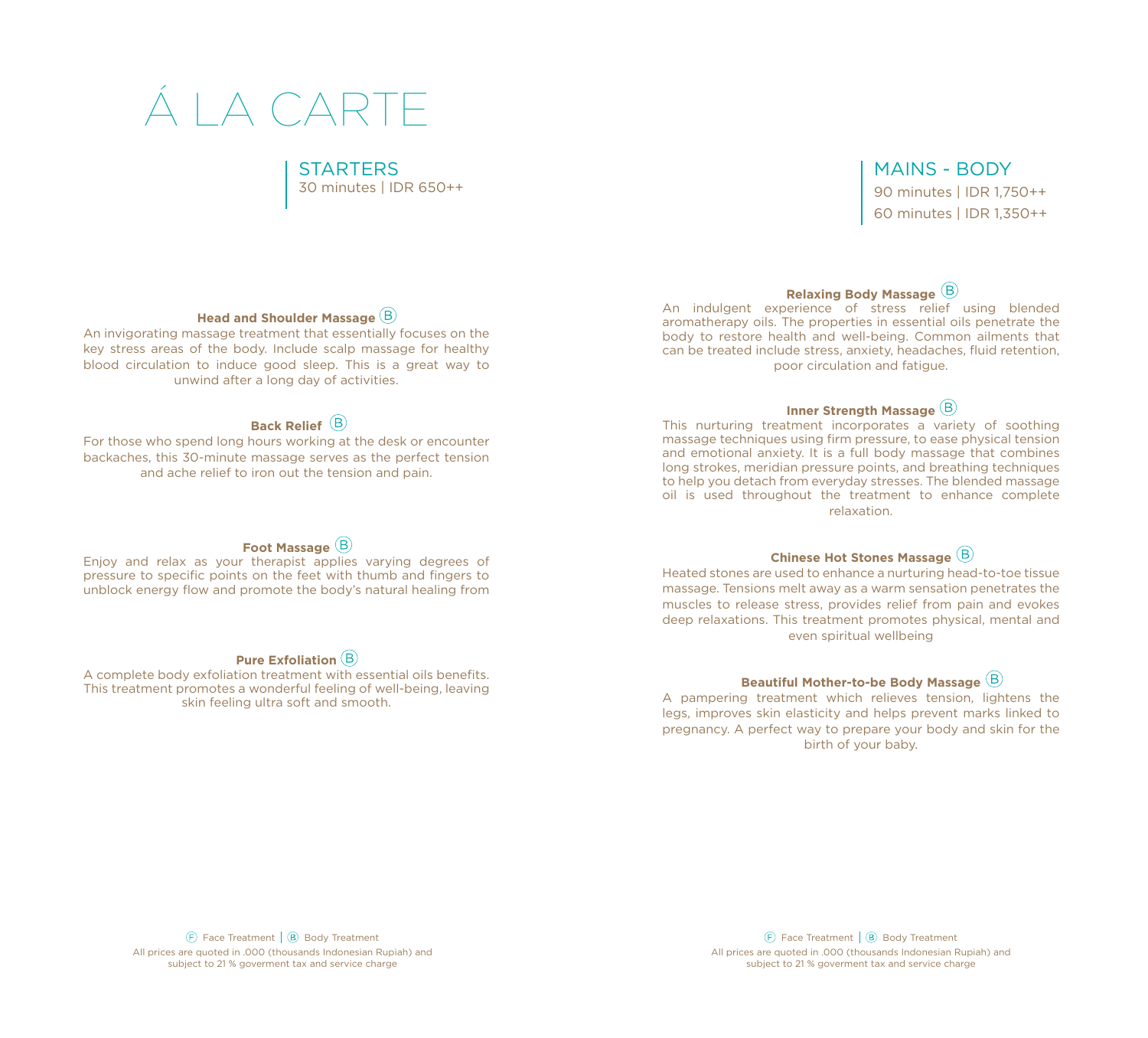#### 30 minutes | IDR 650++ **DESSERTS**

#### NAIL & FOOT LOUNGE

#### **Express Facial**

Busy schedules can wreak havoc on your facial skin. Recharge with a half-hour facial, featuring the essentials for skin radiance: plant extracts, pure essential oils and natural ingredients. It gives your skin a quick nourishing 'drink' with a cleansing and exfoliating facial massage, leaving skin refreshed and ready to go!

#### **Relaxing Body Wrap**

This gentle wrap has a re-mineralizing action on the skin and promotes a wonderful feeling of relaxation. This approach improves texture and tone by stimulating circulation and infusing the skin with vitamins and minerals. Skin feels silky soft and comfortable.

#### **Detoxifying Body Wrap**

Nutrient-rich detox package for a revitalized and relaxed skin system muscleache. Achieving maximum well-being by immersing yourself in a potent blend of organic extracts, essential oils and plants herbal full of healthy nutrients to provide warmth to the skin. Help delete impurities and activities the skin's natural healing powers. Skin feels smooth and soft, firm and healthy.

#### **After Sun Treatment**

Nurture your tender skin after a long day in the sun with the spa's Aloe Vera Wrap. The sun-loving treatment is specially designed to fight sunburn and skin aging. Enjoy the sensation of soothing, cooling and rehydrating your skin.

This treatment includes :

• Lavender body wash for gentle cleansing

• Aloevera, Cucumber and honey body wrap to cool and soothe

• Aloevera gel lotion to ease sunburn, prevent exfoliation to lock in moisture

#### **Bath Ritual**

This treatment allows you to pamper yourself to a sensuous bath experience.

Enjoy the bath ritual combined with the aromatic healing properties of essential oil to a relaxing sensation, relieving tension and leaving you with a firmer and healthier body.

#### **Hand and Foot Mapping**

Release stress and tension by having the reflex points of your feet stimulated followed by a hand and shoulder massage. Your Therapist will apply pressure to the soles of the feet that correspond with different body organs. This restores depleted energy levels and encourages overall good health. 60 minutes / IDR 800++

#### **Foot Spa**

Indulge in a relaxing foot treatment with a gentle scrub, massage and mask. A treatment that leaves your feet luxuriously soft and velvety smooth. 45 minutes / IDR 600++

#### NAIL CARE

| <b>SoSPA Manicure</b>         | 60 mins   IDR 600++ |
|-------------------------------|---------------------|
| <b>SoSPA Pedicure</b>         | 60 mins   IDR 750++ |
| <b>Express Manicure</b>       | 60 mins   IDR 300++ |
| (Cleansing, cutiing, Shaping, |                     |
| cuticle remover)              |                     |
| <b>Express Pedicure</b>       | 60 mins   IDR 400++ |
| (Cleansing, cutiing, Shaping, |                     |
| cuticle remover)              |                     |
| <b>Nail Polish</b>            | $IDR$ 15++/Finger   |
|                               |                     |

 $(F)$  Face Treatment  $(B)$  Body Treatment

All prices are quoted in .000 (thousands Indonesian Rupiah) and subject to 21 % goverment tax and service charge

Body Treatment (B) Body Treatment (B) Body Treatment (B) Body Treatment (B) Body Treatment (B) Body Treatment All prices are quoted in .000 (thousands Indonesian Rupiah) and subject to 21 % goverment tax and service charge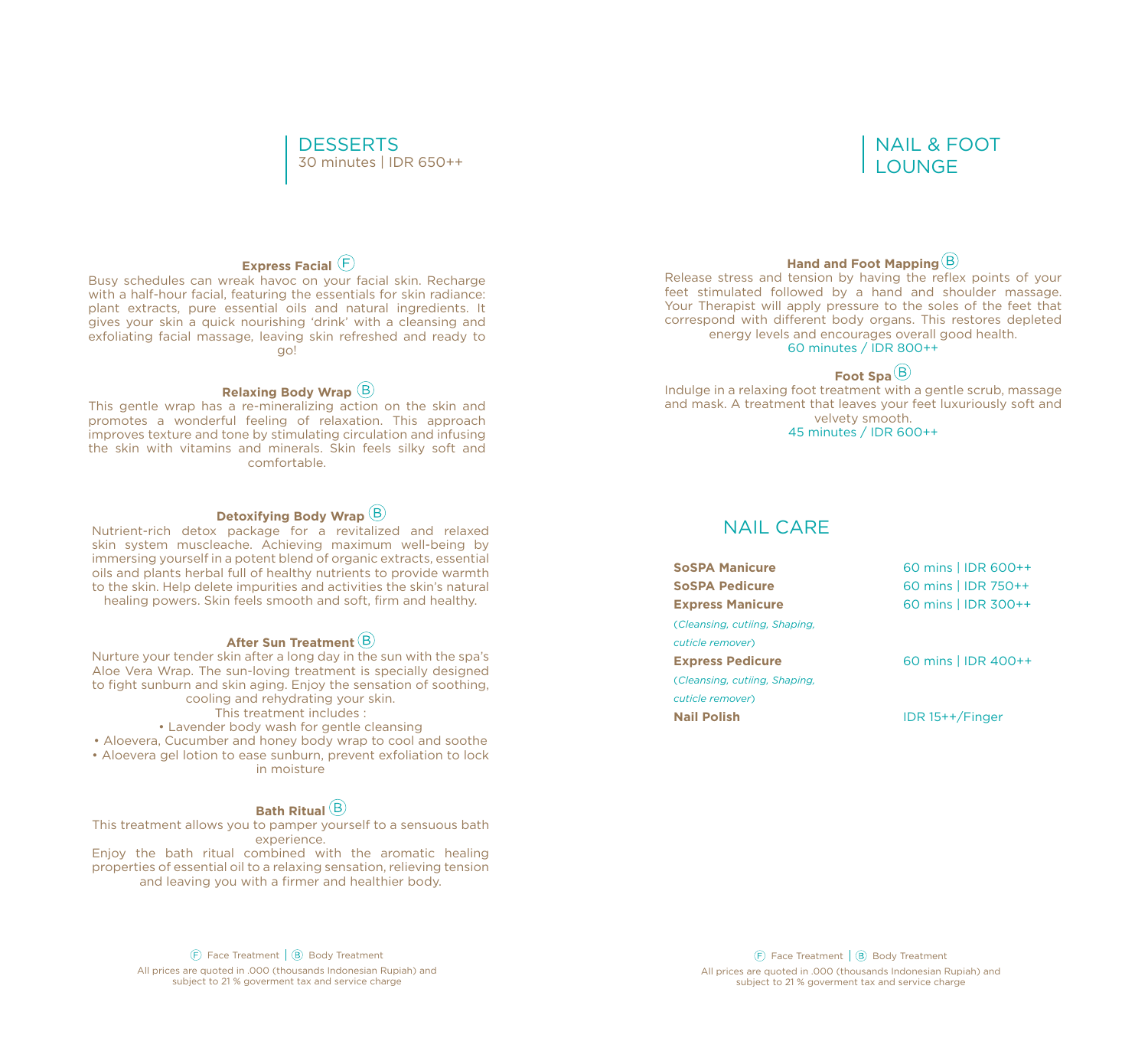

#### MASSAGE BY THE BEACH

Opening Hours : 8 AM - 6 PM

#### **Balinese Healing Massage**

A traditional massage originated from the centuries old legacy. The ritual utilizes a variety of techniques including skin rolling, kneading, stroking and pressure-point stimulation combined with the use of aromatherapy essential oils. The massage will increases blood and lymphatic circulation and makes you feel relaxed.

#### **Thai Healing Massage**

It is described as 'Yoga Massage' for its stretching and bending movements. An art with ancient traditions, this method of massage, relying on the use of palms, elbows and thumbs, to release muscle tension, activate circulation, increase vitality and flexibility.

#### **Foot Massage**

A relaxing foot massage effectively stimulates and improves blood circulation to promote hormone balance, remove toxins, relieve back pain, and improve quality of sleep and overall wellbeing.

#### **Head and Shoulder Massage**

An invigorating massage treatment that essentially focuses on the key stress areas of the body. Include scalp massage for healthy blood circulation to induce good sleep. This is a great way to unwind after a long day of activities.

#### **Back Relief**

For those who spend long hours working at the desk or encounter backaches, this 30-minute massage serves as the perfect tension and ache relief to iron out the tension and pain.

> 30 min | IDR 300++ 45 min | IDR 450++ 60 min | IDR 600++ 90 min | IDR 900++



#### SOFITEL BALI NUSA DUA BEACH RESORT

Face Treatment | (B) Body Treatment All prices are quoted in .000 (thousands Indonesian Rupiah) and subject to 21 % goverment tax and service charge

Kawasan Pariwisata ITDC, lot N5, Nusa Dua, Bali 80363, Indonesia Tel. +62 361 849 2888 | Fax. +62 361 849 2999 E-mail. H9078@sofitel.com www.sofitel.com